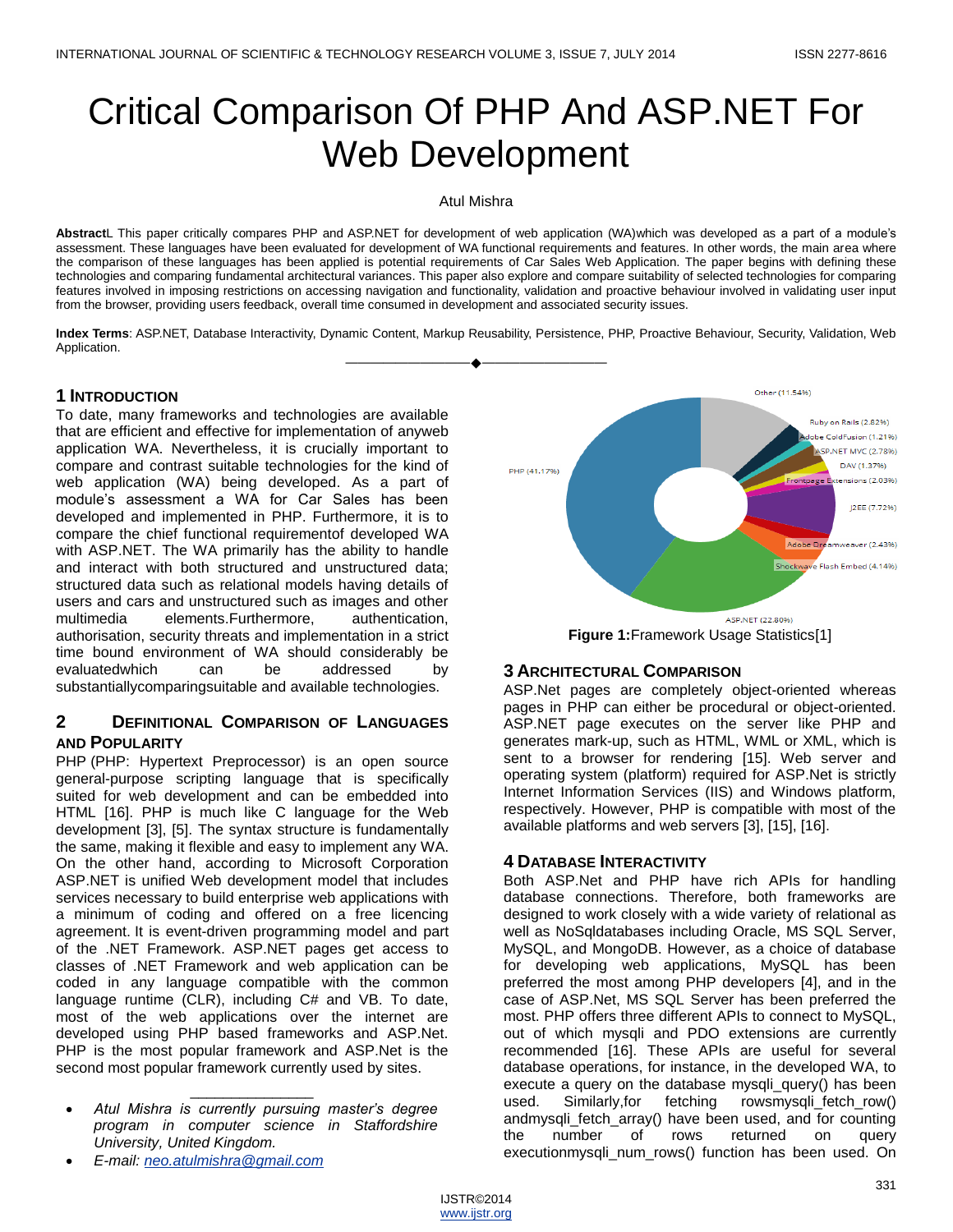the other hand, in ASP.Net, data is accessed and manipulated typically using ADO.NET[9]. It contains a set of classes that expose data access services to the developer. DataAdapter and the DataReader are objects typically used for retrieving relational data and storing it in memory. Another practice of DataAdapter object can also be data manipulation (CRUD operations). There are also data controls such as Data Grid that connects to data source non-programmatically and displays result in interface with automated paging, thus, making the implementation easier with greater security.

#### **5 GENERATING DYNAMIC CONTENT**

In developed application, there is a feature to fetch data from database and display result in tabular format. For addressing these set of tasks in ASP.Net, combination of web controls, such as [Label](http://msdn.microsoft.com/en-us/library/vstudio/system.web.ui.webcontrols.label(v=vs.100).aspx) and [TextBox](http://msdn.microsoft.com/en-us/library/vstudio/system.web.ui.webcontrols.textbox(v=vs.100).aspx) can be used, however, there are data-bound controls such as the Grid View, Data Grid, Data List, Form View, Details View, Repeater, and Microsoft Char that be utilised and they are specific to this task. Data-bound web server controls are bound to a data source control which makes it simple to display modify data in the web browser. However in PHP,scriptcan be directly embedded into HTML pages[2], [5]. In contrast, HTML tags can also be printed using PHP for generating dynamic contents, typically by using echo or print functions to print HTML tags on a web browser.



**Figure 2:** Typical configuration of a dynamic content Web site [2]

### **6 WEB USER STATE AND PERSISTENCE**

In the developed application, there is need to authorise user for accessing pages that require authentication or login. Therefore, for achieving web user state or persistence (sending values across pages) in PHP there are three possible mechanisms including session, cookies and query strings. However, in ASP.Net user states can be managed by using mechanism that are describe for PHP and apart from that states are managed using application state which is a global storage mechanism and profile property which is like session but the only difference is that the data is not lost when a user's session expires.

### **7 MARK-UP REUSABILITY**

The developed WA has needed to repeat source code containing HTML mark-up for header and footer on every page, for each page must have consistent look and feel. Such repetition should be avoided [13].Downsides of code repetition include time consumption, and if the code has spread in many pages,then editing becomes tedious and also there is chance of bugs and defects. In contrast, reusing code provides developer a convenient way for user interface reuse and better refactoring experience. To achieve mark-up reusability in PHP, the developer has included the HTML source code containing header and footer in separate PHP files and included them in every page using require\_once() which is identical to [require\(](http://www.php.net/manual/en/function.require.php))

function but avoids inclusion if the file has previously been included [16]. In ASP.Net, however, for doing similar task concept of MasterPage can be utilised typically by using Master Page class. The master page acts as a template container for merging content pages in WA, providing a useful means for sharing structure, mark-up and content across every page of WA [13].

#### **8 INPUT VALIDATION AND PROACTIVE BEHAVIOUR**

In Car Sales WA, validation and sanitisation of values from user input or query string is needed. For instance, in the registration and login module there is need to check the values against empty or null values, pattern match such as email, and type match such as telephone number. The table below highlightsvarious available mechanisms in sanitation and validation in both technologies.

| #              | <b>Problem</b>                                                                    | <b>ASP.Net</b>                         | PHP                                                                     |
|----------------|-----------------------------------------------------------------------------------|----------------------------------------|-------------------------------------------------------------------------|
| 1              | Check<br>null<br>values                                                           | Required<br>Field<br>Validator         | is_null, isset                                                          |
| $\overline{2}$ | Validated<br>against a<br>particular<br>pattern                                   | Regular<br>Expressi<br>on<br>Validator | preg_filter,<br>FILTER_VALIDATE_RE<br>GEXP<br>FILTER VALIDATE EM<br>AIL |
| 3              | Particular<br>fields are<br>οf<br>a<br>particular<br>data type<br>(telephon<br>e) | Achieved<br>Manually                   | FILTER VALIDATE INT,<br>FILTER SANITIZE NU<br>MBER INT                  |
| 4              | Compare<br>Password                                                               | Compare<br>Validator                   | <b>Achieved Manually</b>                                                |
| 5              | Range<br>Age<br>Check                                                             | Range<br>Validator                     | <b>Achieved Manually</b>                                                |

**Table 1:** Comparison of Validation Techniques

In ASP.Net framework validator controls are the main elements combined for validation and proactive behaviour solution [14]. The errors appear and disappear immediately after the incorrect input is entered or corrected. This prompt reaction makes it proactive and enhances user experience. Therefore, user can correct the errors before submitting the forms. This mechanism prevents post-backs, saving the user time and reducing the sever load. However, in order to achieve pro-activeness in PHP, client side scripts such as AJAX has to be implement. In the case of validating user input, PHP has Data Filtering extension for filters data by either validating or sanitizing it.

### **9 OVERALL DEVELOPMENT/EVOLUTION LIFE CYCLE**

The development of any web application must encompass extremely short development/evolution time [8], besides having a great flexibility, maintainability, and adaptability to sustain with market requirements. Therefore, from all the above sections it can derived that ASP.Net supports